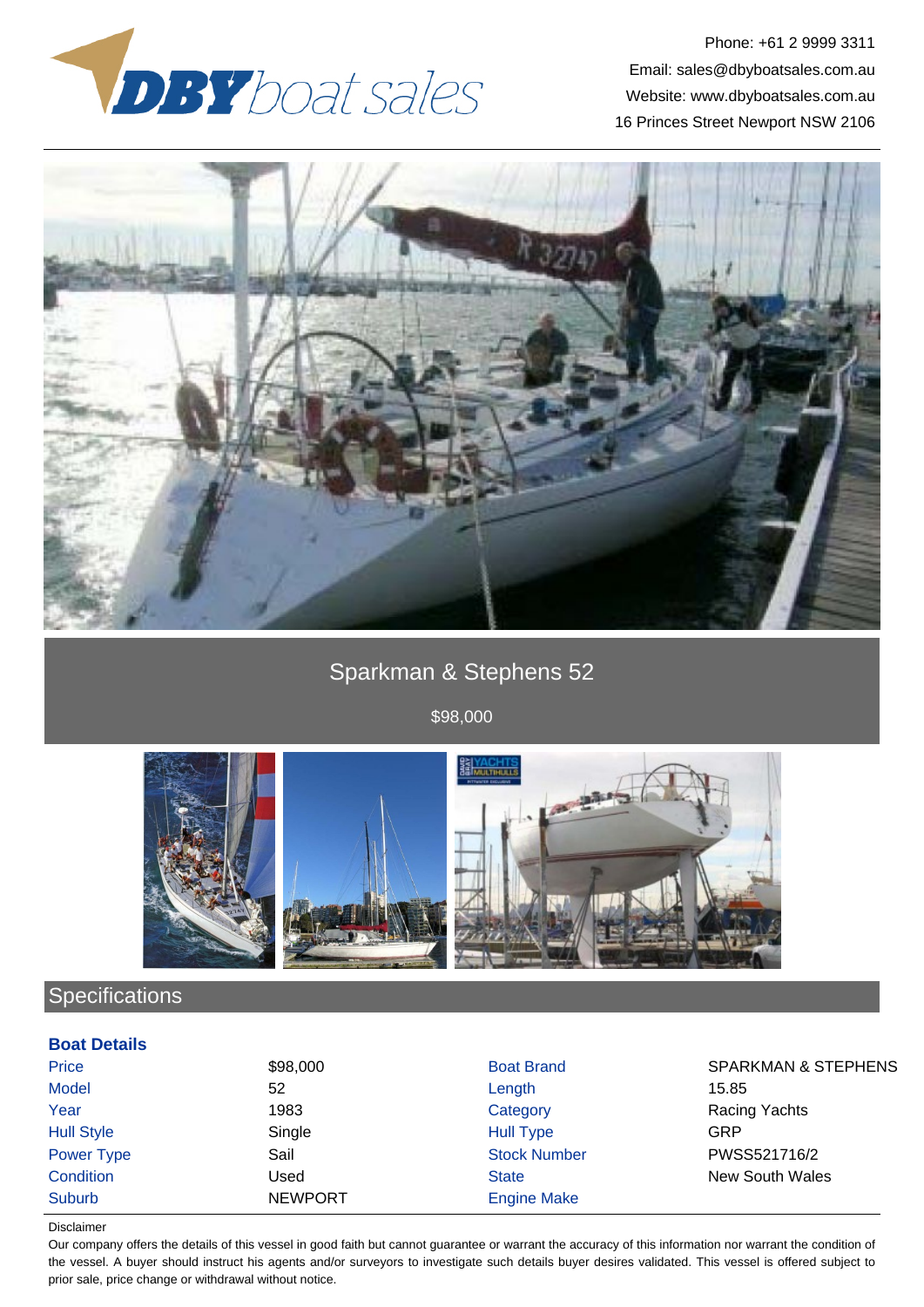

Phone: +61 2 9999 3311 Email: sales@dbyboatsales.com.au Website: www.dbyboatsales.com.au 16 Princes Street Newport NSW 2106

## **Description**

This classic 1983 Sparkman and Stephens 52 fast cruiser/racer is Australian Registered and for sale.

She has cruised and raced all over the world, fully crewed and shorthanded.

Custom built by Eric Goetz in 1983 and continually upgraded since.

Superbly crafted shipwright interior in Birdseye maple and Mahogany.

Generous accommodation for 10 including master stateroom aft and all comforts.

Superb sea going galley with fridge and freezer, LPG stove + oven, hot and cold water.

Electronics including radar, autopilot, GPS, HF and VHF radios both 2010, 2006 Navmans.

Powered by new Yanmar 75hp diesel fitted 2010, plus 5Kw generator.

Extensive sail wardrobe, headsail furler and new rigging in 2006, new mainsail 2010.

Safety gear includes 2 x 6 man rafts, 406 EPIRB and more.

A yacht of rare quality, great looks and performance.

WAS \$275,000, FURTHER REDUCED FOR IMMEDIATE SALE \$98,000.

Ready to inspect this October long weekend!

| <b>Features</b>                   |                                        |
|-----------------------------------|----------------------------------------|
| <b>Builder</b>                    | Eric Goetz Custom Yachts               |
| Water (Potable) Capacity (I)      | 220 Itr capacity                       |
| <b>Hull Construction Material</b> | WEST system cedar with nomex composite |
| <b>Hull Type</b>                  | mono                                   |
| <b>Deck Construction Material</b> | WEST system ply with nomex composite   |
| <b>Country Origin</b>             | <b>USA</b>                             |
| Length (feet)                     | 52                                     |
| Length $(m)$                      | 15.68                                  |
| Length Waterline (m)              | 12.92                                  |
| Beam/Width (feet)                 | 16                                     |
| Beam/Width (m)                    | 4.92                                   |
| Draff(m)                          | 3.07                                   |
|                                   |                                        |

Disclaimer

Our company offers the details of this vessel in good faith but cannot guarantee or warrant the accuracy of this information nor warrant the condition of the vessel. A buyer should instruct his agents and/or surveyors to investigate such details buyer desires validated. This vessel is offered subject to prior sale, price change or withdrawal without notice.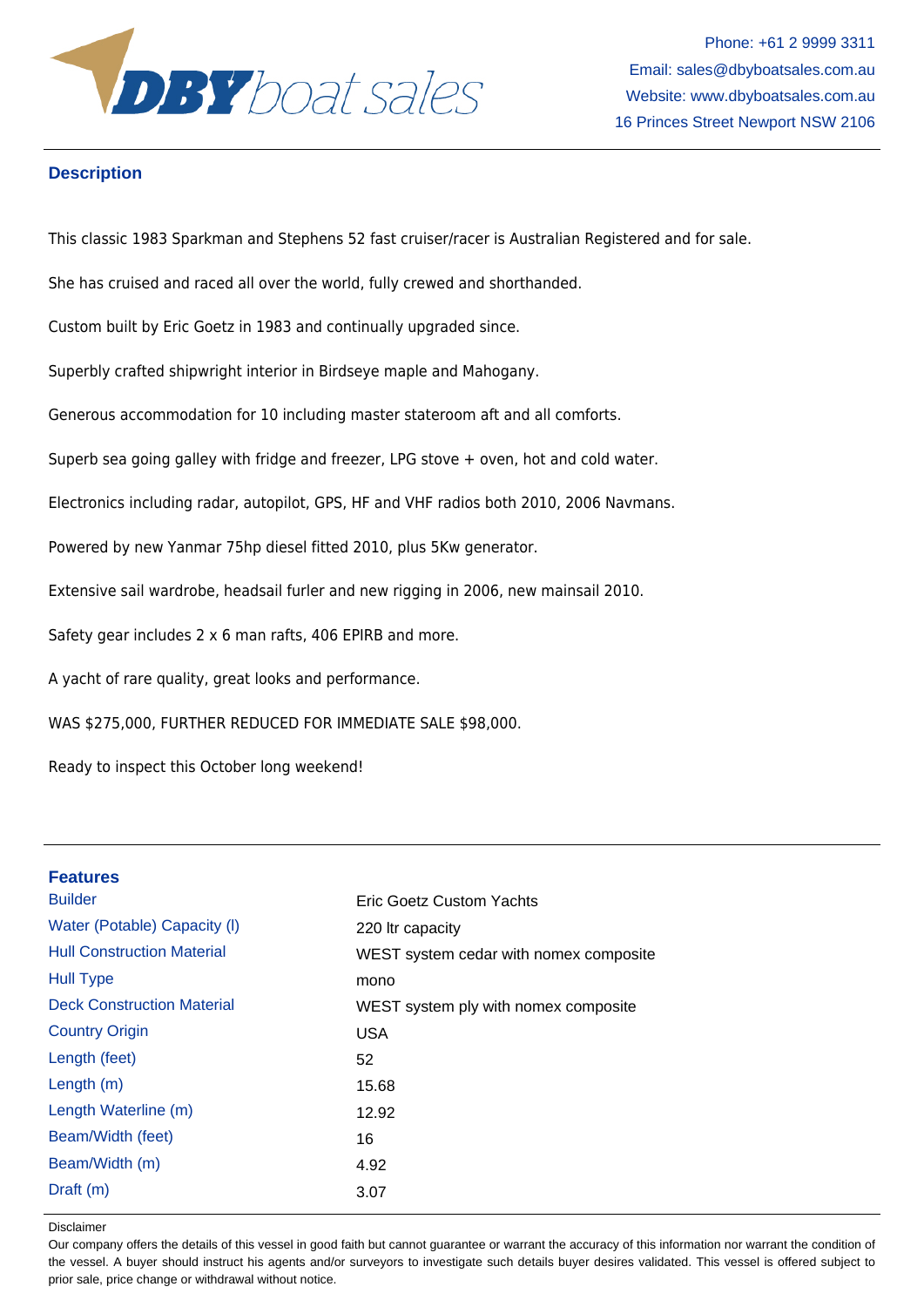

# Draft (feet) 10 Number of Helms 1 wheel

Number of Showers 2 Number of Toilets 2

Refrigeration and the state of the state of the state of the state of the state of the state of the state of the state of the state of the state of the state of the state of the state of the state of the state of the state Number of Freezers 1

Number Of Engines 1 Yanmar 75hp diesel. Series: Turbo 4JH4/TE, 4 cylinder with Walter V-Drive. Maxprop feathering two-blade propellor. Engine Room Complete set engine instruments. Shore power. Generator 120 amp on engine, 100 amp on genset. Westerbeke 5 Kv. Number of Batteries **1988** 500 amp hr capacity with regulator/ monitor Number of Fuel Tanks 220 ltr total capacity Accomodation Notes 3 cabins. 6 ft 6 inch headroom throughout. Number of Berths 10 - incl dbl + 1 single in owners aft cabin. Shower Type 1 H & amp: C in aft toilet, 1 H & amp: C in aft cockpit. Toilet Type 1 electric and 1 manual Holding Tank (L) 220 ltr water capacity, pressurised H & amp; C in 2 s/steel tanks Galley Notes Superb birdseye maple and mahogany timber interior. Stove Stove EPG gas 3 burner s/steel with oven. gas supply - 2 x 4.5 kg bottles in aft cockpit. Number of Sinks 2 x deep s/steel with fresh and salt water provided. Entertainment and Appliances Notes Sony CDX L 460K with 6 speakers. Anchor / Winch Anchor - 2 x Danforth, 1 x 45lb plough. Winches - 14 Barients incl grinder driven primaries. Bilge Pump 2 manual, 1 electric Deck Gear state steel lifelines. S/steel jack lines. 75m chain, 100m warp. S/steel boarding ladder with teak steps. Mast/Rigging Mast/Rigging Rig - triple spreader masthead sloop. Tapered alloy mast, alloy boom. Sail Inventory **Main - Dacron 11/2002** cut down to first reef. genoas - 1 light, 1 heavy, 2,3,4. Jib - staysail, jib top, blast reacher. Spinnakers - 1 x 0.5oz, 1 x 0.75oz, 1 x 2.5oz heavy. Storm gear - storm jib with fitted sheets & amp; trisail. Misc - 1 heavy, #2 and #4 recut for furler. Furler - Furlex 2003. 15 sails in total. Electrics interior lighting + nav lights (+ spares) Electronics Navigation Sounder: navman 3150, log - Navman 3100 & 3150 with repeaters. Wind - Navman 3100 & amp; 3150 with repeaters. Auto pilot -Coursemaster 750 with fluxgate compass. Raytheon 20X raster scan radar. Covers dodger and bimini, sun awning. Safety Gear cat 3 incl harnesses and lifejackets. 2 x 6man cat 1 liferafts, 406 Meg EPIRB. MOB kit, extinguishers, sea anchor.

Disclaimer

Our company offers the details of this vessel in good faith but cannot guarantee or warrant the accuracy of this information nor warrant the condition of the vessel. A buyer should instruct his agents and/or surveyors to investigate such details buyer desires validated. This vessel is offered subject to prior sale, price change or withdrawal without notice.